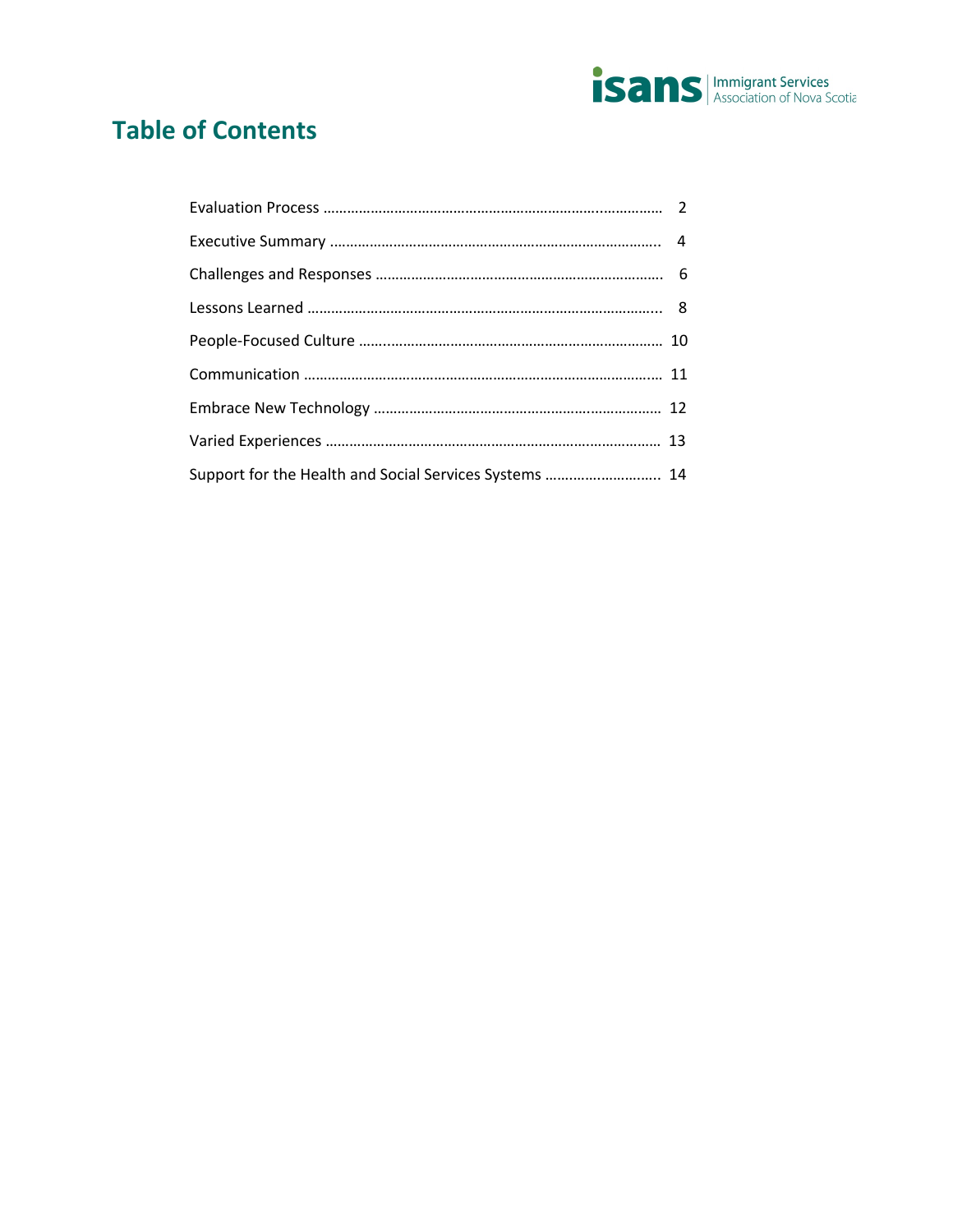# **Several lessons were learned through this project that can be implemented in future evaluation projects.**

# **Background**

A community-based evaluation of ISANS' response to COVID-19 began in October 2020. A Project Steering Committee, consisting of Senior Leadership, Team Leads, Managers, and a partner from the Nova Scotia Office of Immigration, was formed. The research team met with the Project Steering Committee bi-weekly to update them on the progress of the project, to ask questions, and to receive guidance, input, and feedback. A plan for quantitative and qualitative data collection was determined to include document analysis, the ISANS database, surveys, focus groups, email correspondence with key leaders and managers, and a targeted interview with the CEO of the organization. Data collection was carried out between November 2020 and March 2021.

# **Benefit from Local Knowledge**

Understanding the local community provided context for the research team. Having this pre-existing local knowledge and an understanding of the organization's local culture made the evaluation process go faster. Local knowledge of the following topics is beneficial for an evaluation project:

- ISANS
- Halifax
- Nova Scotia

# **Collaboration Improves Quality**

Insight into the organization's operations was achieved by using an embedded evaluation strategy as one of ISANS' Senior Leaders was part of the research team. Using an embedded strategy also resulted in access to additional data that helped to provide a picture of pandemic operations, and the research team was informed of data collection occurring at ISANS that could benefit the evaluation project. The following instances of collaboration improved the quality of the evaluation:

- Collaboration with ISANS' Evaluation Framework Advisory Group occurred because a member of the advisory group was also a member of the research team
- Access to Connect, ISANS' intranet system which contains data on operations before and during COVID-19, was given to the research team
- Collaboration with the Project Steering Committee enabled the research team to gain access to survey data and photographs that were not directly collected for the evaluation project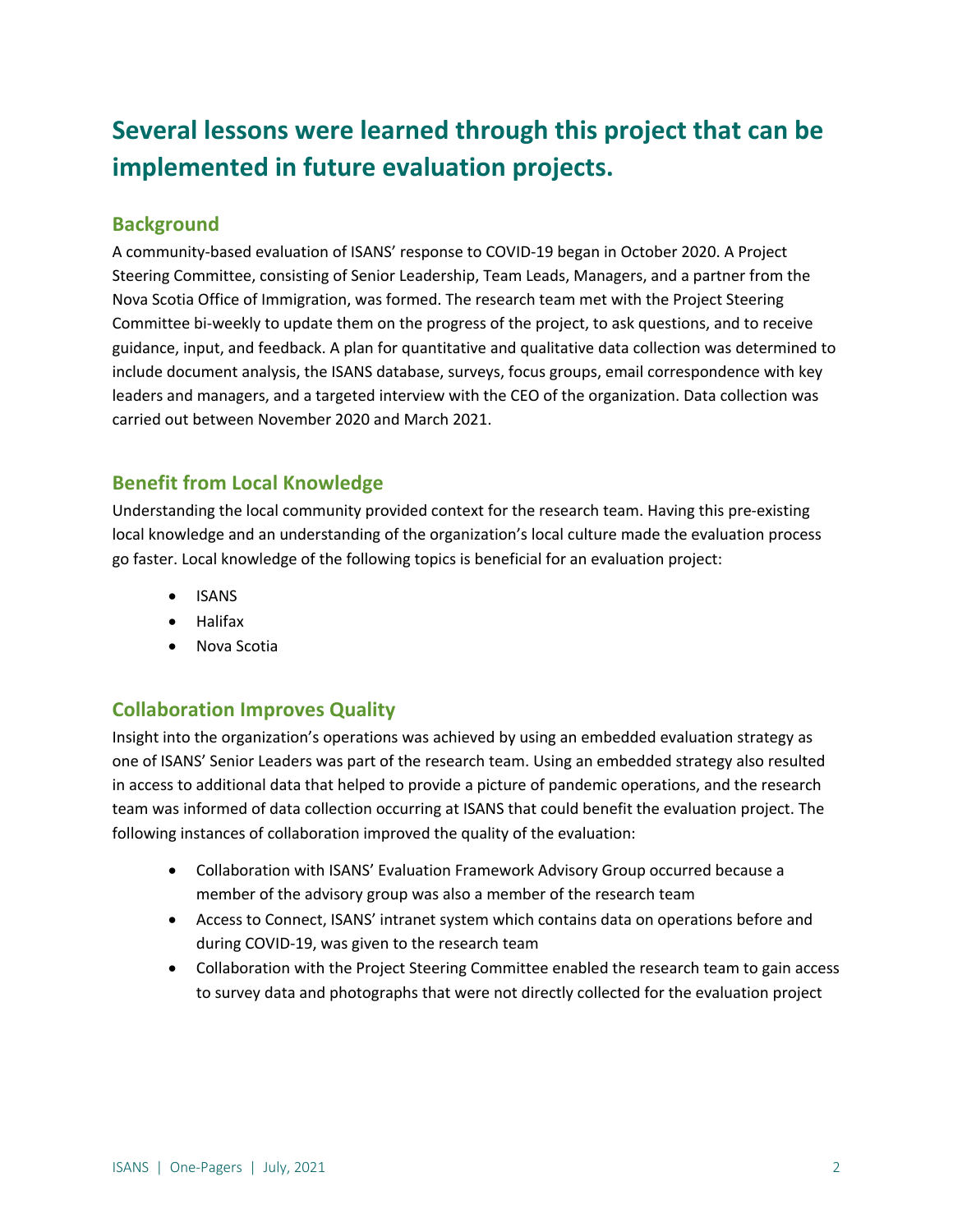# **Importance of an Iterative Approach**

Consultation with the Project Steering Committee during the six-month-long project was constant and possible because of the project's iterative approach. Lessons that were learned from using an iterative approach included:

- Feedback from the Project Steering Committee was continuous, which ensured that the project continued in the right direction and prioritized topics that were important to ISANS
- Products of the evaluation project were shaped by the feedback of stakeholders such as Frontline Staff, Managers, the Senior Leadership Team, ISANS' CEO, and partners. This helped to ensure that products of the project reflected the diverse experiences across ISANS
- Consultations with the Project Steering Committee were as important as the products of the evaluation project because it prompted conversations about best practices during and after the pandemic

# **Openness to Unplanned Sources**

Openness to additional, unplanned sources of data while completing an evaluation project can help to enhance the scope and detail of an evaluation. Some examples of unplanned sources of data include:

- Data collected from surveys that were not conducted for the evaluation project
- Crowdsourcing within ISANS to obtain a specific type of data (e.g., photographs)
- Research that has been published recently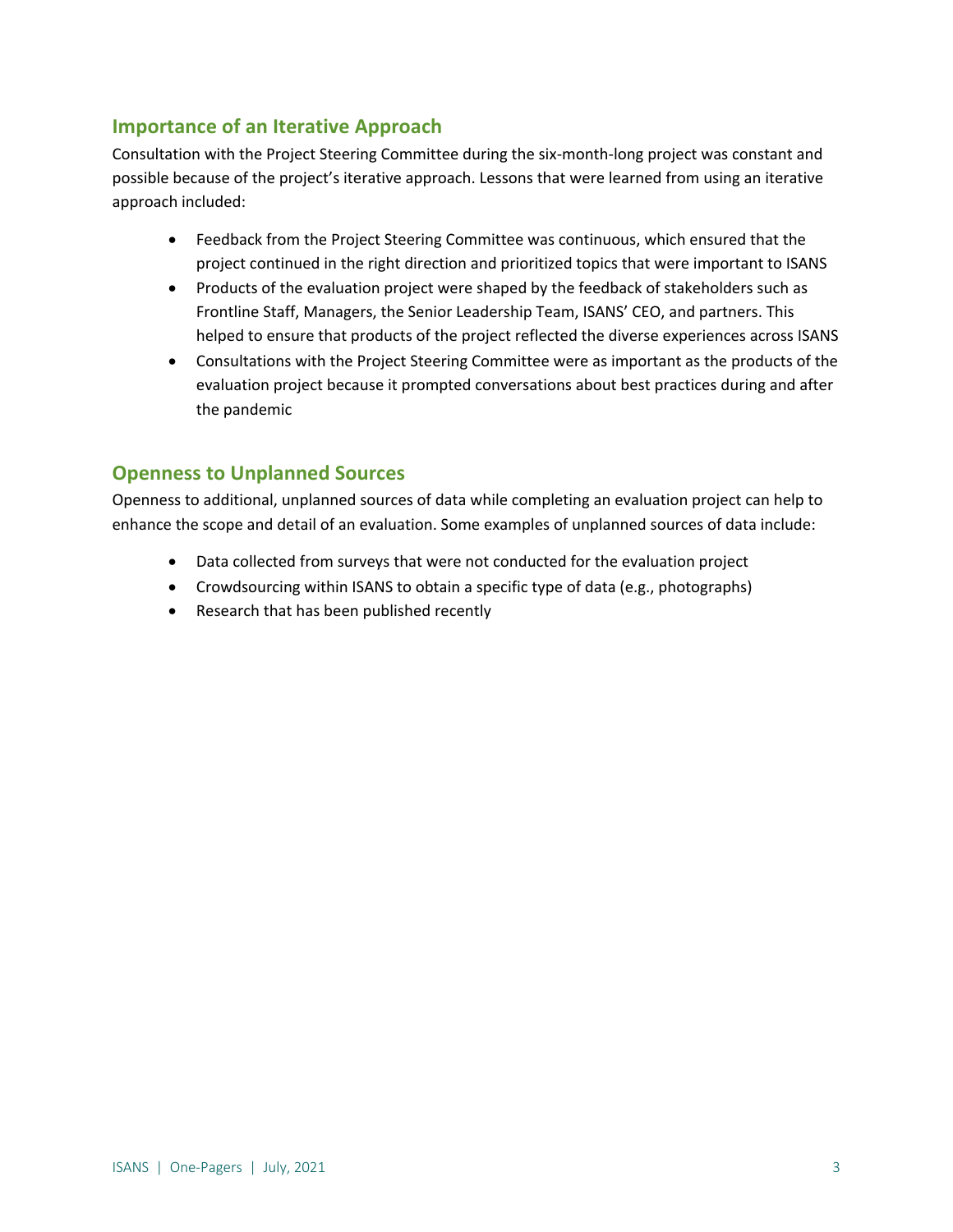# **Summary of ISANS' operations during the first year of the COVID-19 pandemic.**

# **Background**

An evaluation of ISANS' operations during COVID-19 was conducted between November 2020 and March 2021. It involved the consultation of a Project Steering Committee and data was collected through document analysis, the ISANS database, surveys, focus groups, email correspondence, and a targeted interview with the organization's CEO.

# **Adaptation**

ISANS continuously adapted in response to the changing context of the COVID-19 crisis rather than pivoting. The transitions are best described as adaptations because:

- ISANS was able to continue offering the majority of its services online by using technology that was available to the organization
- ISANS has a culture that prioritizes the well-being of clients and staff, and that continued despite the challenges of the pandemic
- ISANS used Connect, an already established intranet system, to replace the communication and gatherings that staff would have previously participated in on-site

# **Culture**

ISANS' culture helped the organization navigate the pandemic. The following core elements of ISANS' culture played a key role in maintaining smooth operations:

- ISANS has always prioritized people first, which allowed ISANS to meet the needs of staff, clients, and community in the middle of a crisis
- Communication is at the heart of ISANS' culture. During the pandemic ISANS communicated frequently with staff, clients, and the community, which enabled the organization to support clients and staff while operating remotely
- ISANS embraces new technology and providing most staff members with laptops in 2017 allowed the organization to rapidly shift to remote operations when faced with COVID-19

# **Support for the Health and Social Services Systems**

ISANS worked with federal and provincial systems to support the health and social services systems during the pandemic. ISANS did this in the following ways:

- ISANS made messages from the health care system accessible to clients
- ISANS assisted clients when they applied for the Canada Emergency Response Benefit (CERB)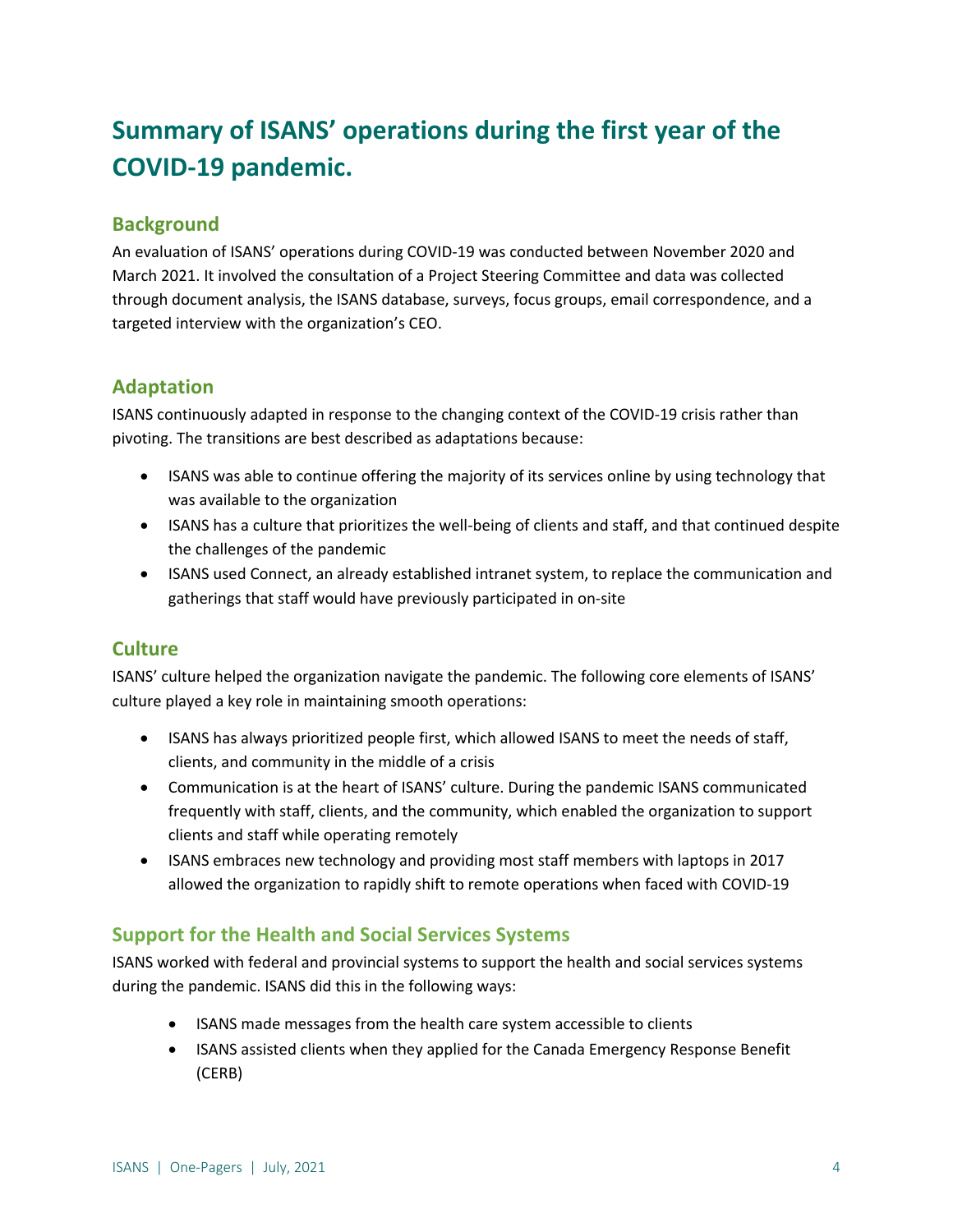• ISANS' Communications Team worked with Nova Scotia Public Health to ensure that the province's COVID-19 messaging was accessible for all Nova Scotia residents

# **ISANS' Unexpected Opportunities**

ISANS was able to capitalize on unexpected opportunities during the pandemic by being innovative and nimble. Some of these unexpected opportunities include:

- Staff held digital literacy orientations which helped clients to improve their digital literacy skills and gain access to ISANS' online services
- ISANS offered Online Early Childhood Education to 30 children and it created an opportunity to communicate with the children's families
- Staff from teams that had less work than normal were re-deployed to assist teams that were overwhelmed with work
- ISANS was able to reach a wider geography of clients because of remote and online service delivery

## **Flexibility**

ISANS' staff and clients demonstrated tremendous flexibility and determination to make remote service delivery feasible. The following instances demonstrate the flexibility of ISANS' community:

- Staff met clients where they were at in terms of their digital literacy skills and selected online platforms that their clients could access
- Staff worked hard to provide the majority of ISANS' services online despite having to deal with the uncertainty of the pandemic, stress, and new responsibilities at home
- Clients were resilient and adapted to the changes in service delivery despite the challenges of the pandemic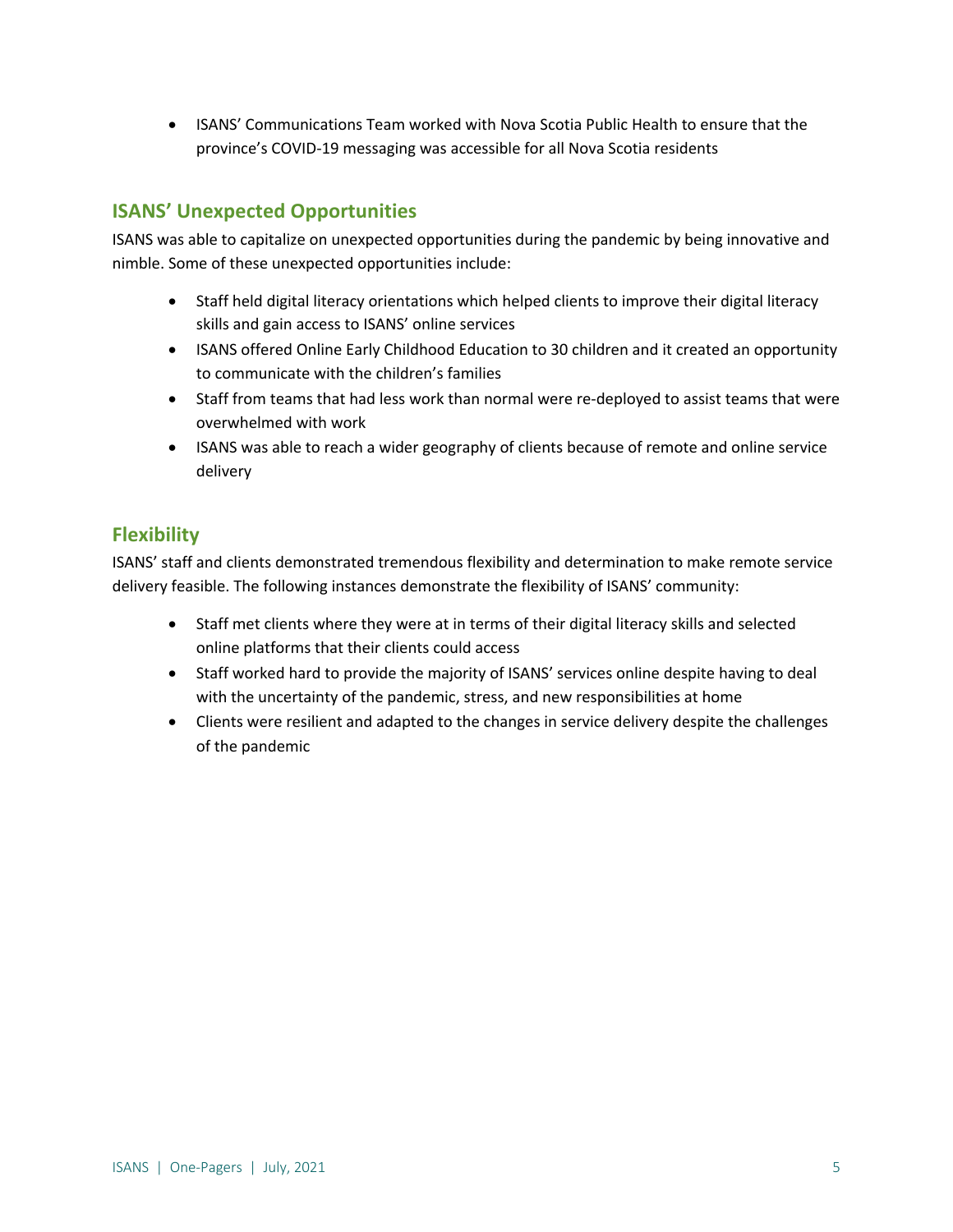# **ISANS encountered several challenges when dealing with the COVID-19 crisis.**

# **Background**

An evaluation of ISANS' operations during COVID-19 was conducted between November 2020 and March 2021. It involved the consultation of a Project Steering Committee and data was collected through document analysis, the ISANS database, surveys, focus groups, email correspondence, and a targeted interview with the organization's CEO.

## **Uncertainty of Pandemic Duration**

ISANS could not have predicted how long the pandemic would last. This made it difficult to determine which services should and could be transitioned to an online format.

• ISANS transitioned the majority of its services to an online format which allowed clients to access services remotely during the pandemic

## **Limitations to Online Services**

ISANS transitioned most services to an online format, however, some services simply could not be offered online.

• In-person services were made available to clients in crucial, time-sensitive situations, and this option was only available after a thorough screening process

# **Vulnerable Clients Faced the Most Barriers**

Language and technology difficulties posed barriers to vulnerable clients when accessing online services.

• Staff identified over 800 vulnerable clients and proactively called them to check-in and update them on the COVID-19 situation to ensure that their needs were being met

# **Clients' Digital Literacy Skills Varied**

Clients had different comfort levels with online platforms, and those who did not possess digital literacy skills struggled to access online services.

• Staff selected online platforms that clients would be able to access, and ISANS offered digital literacy orientations when in-person services were allowed. Digital literacy orientations helped clients to improve their digital literacy skills and access online services

### **Services Returning to In-Person Delivery**

Staff and clients had different comfort levels regarding returning to in-person service delivery.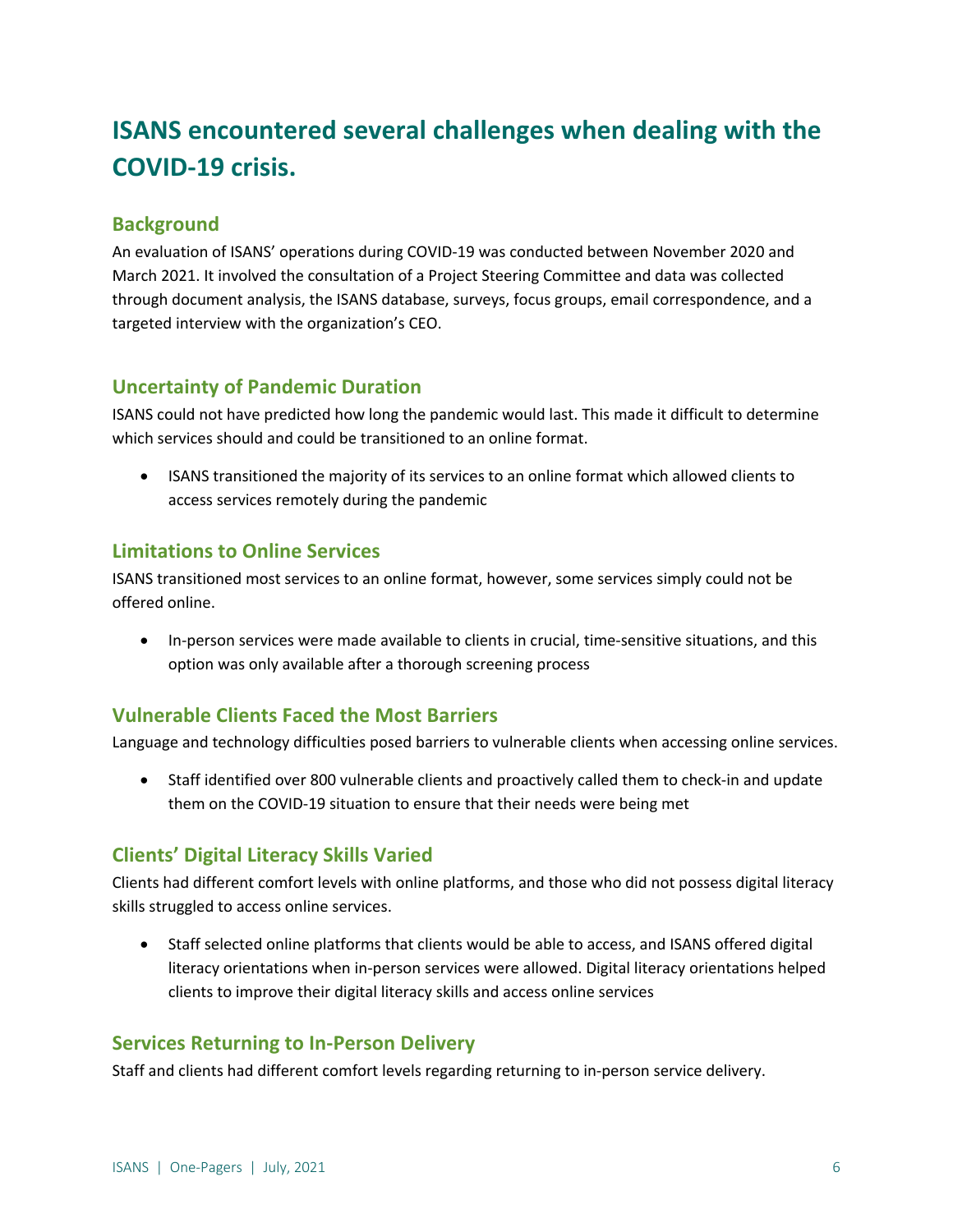• ISANS developed extensive protocols for in-person service delivery and these protocols were informed by staff's feedback. Additionally, staff completed safety and protocol orientations and could participate in a workshop if they felt uncomfortable about returning to in-person services

### **Workloads Varied**

Staff on some teams were inundated with work whereas staff on other teams had less work than usual due to the ebbs and flows of work.

• Staff with decreased workloads were re-deployed to assist teams that had increased workloads

### **Stress was Compounding and Cumulative**

Stress and fatigue elicited by the pandemic compounded over time for staff and clients. Additionally, staff had new responsibilities at home, such as daytime childcare, that they had to balance with work.

• ISANS continued to receive support from key federal and provincial funders during the pandemic, which enabled ISANS to support its staff and offer some flexibility in hours worked

## **Outside Events**

Tragedies such as the Portapique Murders exacerbated the toll that the pandemic was taking on the mental health of clients and staff and triggered memories of past trauma.

• ISANS ensured that staff and clients felt supported in the face of COVID-19 and other upsetting events. Sessions were held to support staff on the Portapique and George Floyd Murders

# **Pandemic Experiences Varied**

ISANS' staff, clients, and community members all had different pandemic experiences.

• Discussions demonstrated that a single pandemic experience cannot be generalized to the organization, and there are diverse pandemic experiences within ISANS

# **Contexts Changed**

ISANS had to navigate the constantly changing context of the pandemic, even when Federal and Provincial orders contradicted each other at times.

• Staff documented protocols which could be used when the context of the pandemic changed, and communication with staff and clients ensured that individuals were constantly updated

# **Documentation of Operations**

Documentation of operations amid the COVID-19 crisis was challenging.

• ISANS' discussions of pandemic experiences helped individuals to reflect on operations, which assisted with documentation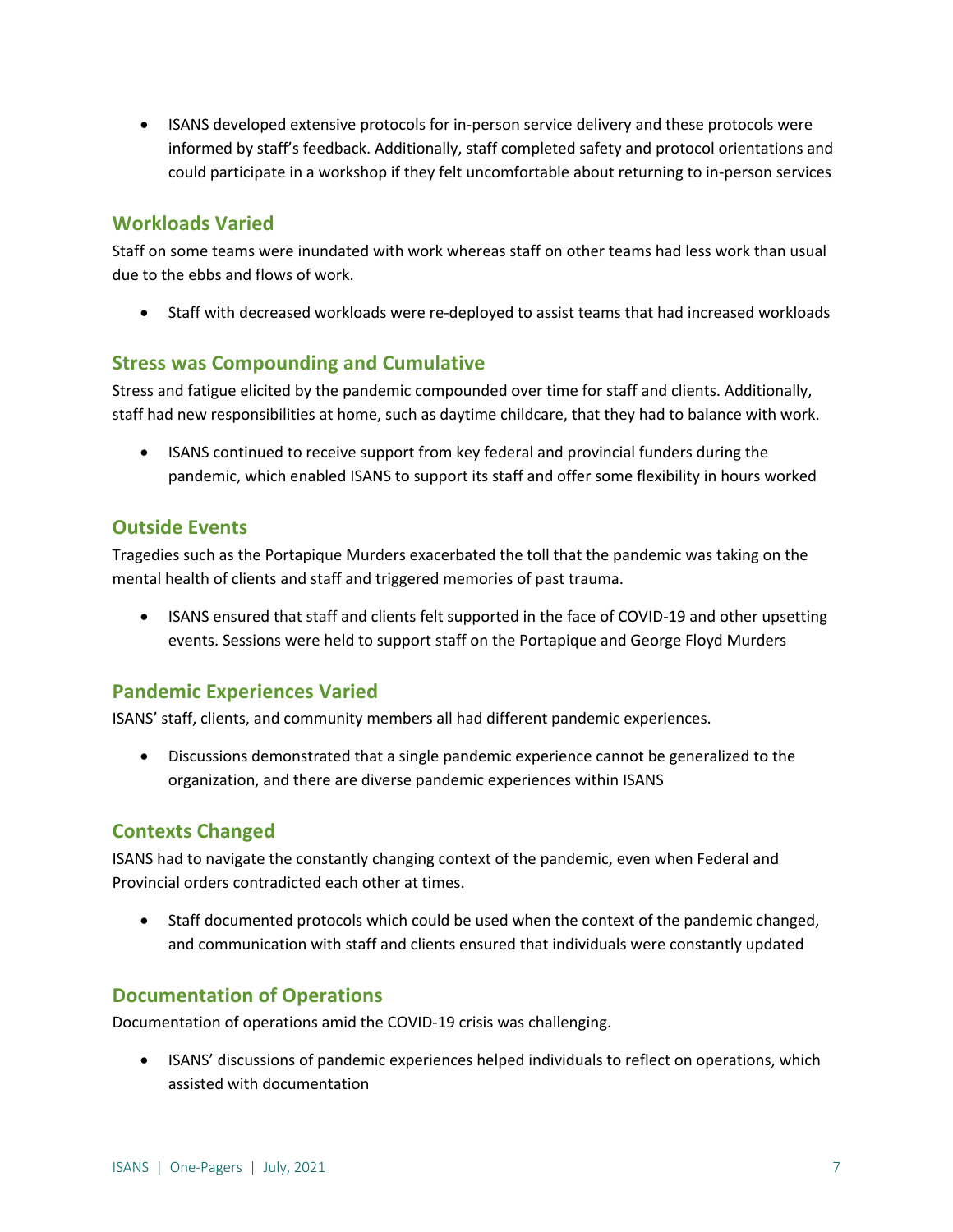# **Several lessons were learned during the pandemic which can help to enhance ISANS' operations and service delivery.**

# **Background**

An evaluation of ISANS' operations during COVID-19 was conducted between November 2020 and March 2021. It involved the consultation of a Project Steering Committee and data was collected through document analysis, the ISANS database, surveys, focus groups, email correspondence, and a targeted interview with the organization's CEO.

# **People-Focused Culture**

ISANS' people-focused culture was a key factor that allowed ISANS to have smooth operations during the pandemic. Lessons learned from having a people-focused culture include:

- Staff appreciate having flexible working hours as this promotes a work-life balance
- Clients with childcare or transportation issues could benefit from online services
- Staff feedback on plans to return to in-person services can help inform protocols

# **Communication is Essential**

Communication with staff and clients was frequent and essential during the pandemic. Lessons learned from having frequent communication include:

- Calling vulnerable clients in their first language ensures that they receive the message
- Connect, an intranet system, helps staff members to feel connected while working remotely
- Documentation of practices allows for protocols to be enacted quickly in the face of a crisis

# **Embrace New Technology**

ISANS was open to using new technology before and during the pandemic. Lessons learned from embracing new technology include:

- Investments in online and IT support is essential for creating online service platforms
- Staff used a variety of platforms (e.g., WhatsApp, Zoom, Moodle) which allowed clients with a range of language and digital literacy skills to access services
- Digital literacy orientations help clients with low digital literacy to embrace technology

# **Experiences Varied**

Staff, clients, and community members all had different pandemic experiences, and it is important to recognize a need for a tailored approach over a one-size-fits-all approach. Lessons learned from having varied experiences include: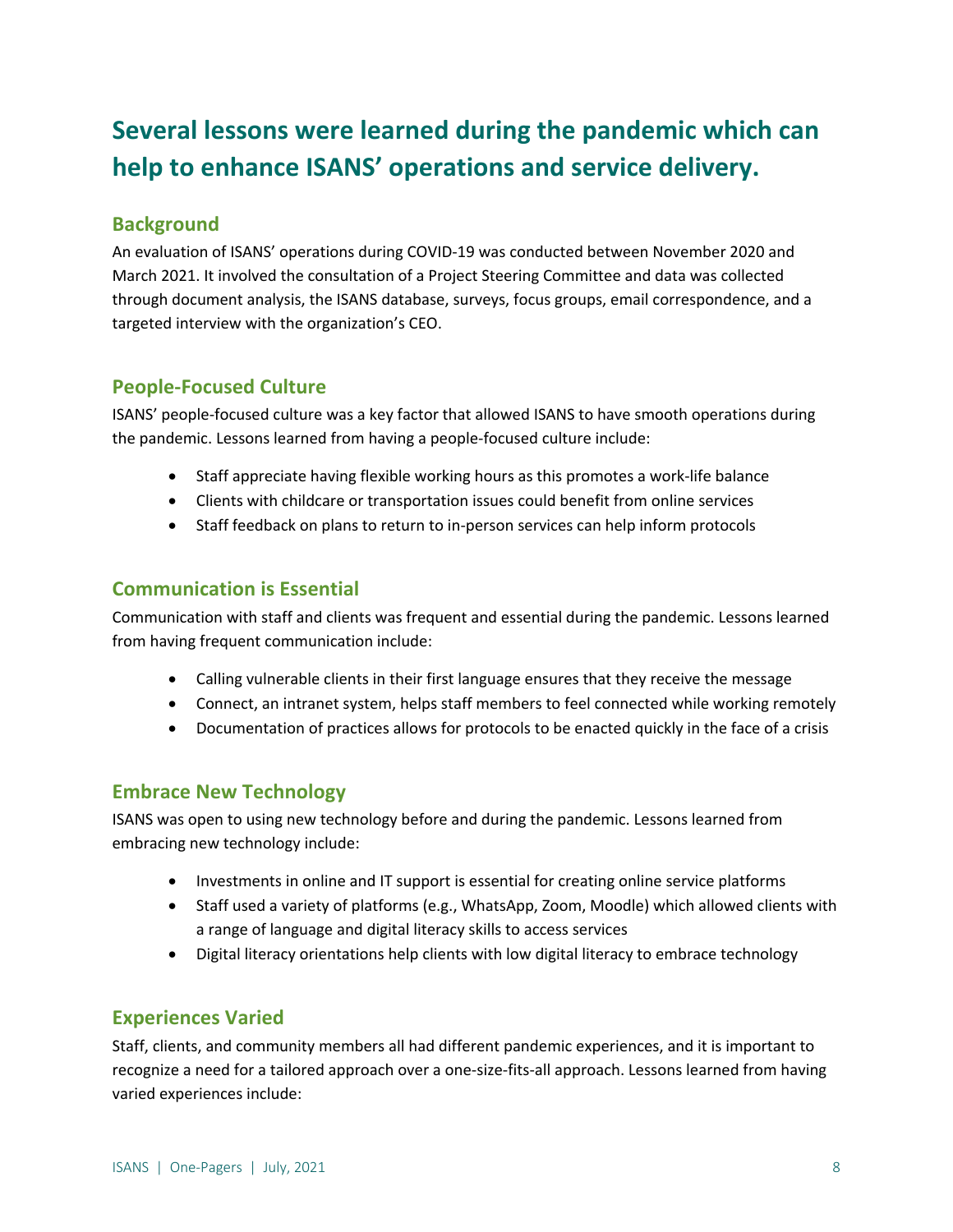- ISANS does not have a single, generalizable pandemic experience
- Staff and clients have different comfort levels, and some prefer online or in-person services, or a mixture of online and in-person services
- Staff from teams with a smaller workload can be re-deployed to support teams that are overrun with work

## **Support for the Health and Social Services Systems**

ISANS plays a major role in supporting the health and social services systems through challenging times. Lessons learned from supporting the systems include:

- ISANS can make messages from the health care system accessible to clients
- Clients turn to ISANS for assistance applying for benefits such as the Canada Emergency Response Benefit (CERB)
- ISANS' Communications Team can work with Nova Scotia Public Health to ensure that the province's COVID-19 messaging is accessible for all Nova Scotia residents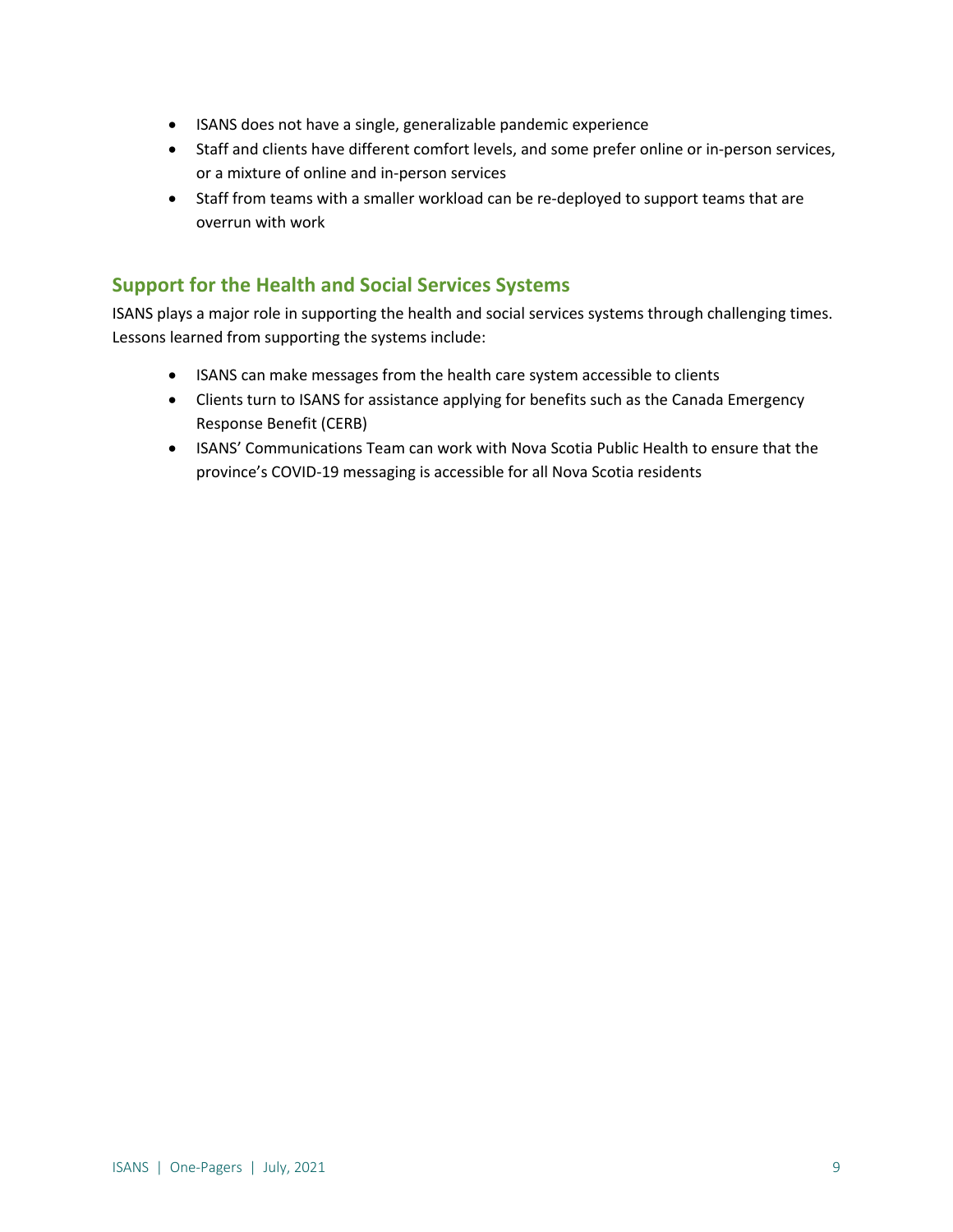# **ISANS' people-focused culture fostered smooth operations during the pandemic.**

## **Background**

An evaluation of ISANS' operations during COVID-19 was conducted between November 2020 and March 2021. It involved the consultation of a Project Steering Committee and data was collected through document analysis, the ISANS database, surveys, focus groups, email correspondence, and a targeted interview with the organization's CEO.

## **Staff had Flexible Hours**

ISANS continued to receive support from key federal and provincial funders during the pandemic, which enabled ISANS to support staff by offering flexible working hours. This option was a major support for staff who were balancing work with new responsibilities at home, such as daytime childcare.

## **Accessibility of Services Increased**

ISANS decided to transition most of its services to online platforms during the pandemic. This allowed clients to continue using ISANS' services and allowed clients with childcare or transportation issues to access services from their homes.

# **Feedback Informed Protocols**

ISANS sent a survey to staff to assess their comfort level on returning to the office, and survey feedback informed ISANS' protocols for in-person services. Additionally, staff who were concerned about returning to the office could participate in a workshop to discuss their concerns and potential solutions.

### **Connect Supported Staff**

Connect, ISANS' intranet system, contained work-related resources to support staff during the pandemic. Additionally, digital events on Connect, such as lunch gatherings and cooking competitions, helped staff to stay connected and added a degree of normalcy to individuals' daily routines.

# **Called Vulnerable Clients**

ISANS identified over 800 vulnerable clients at the beginning of the pandemic and proactively called them in their first language to check-in, to update them on the COVID-19 situation, and to ensure that their needs were being met.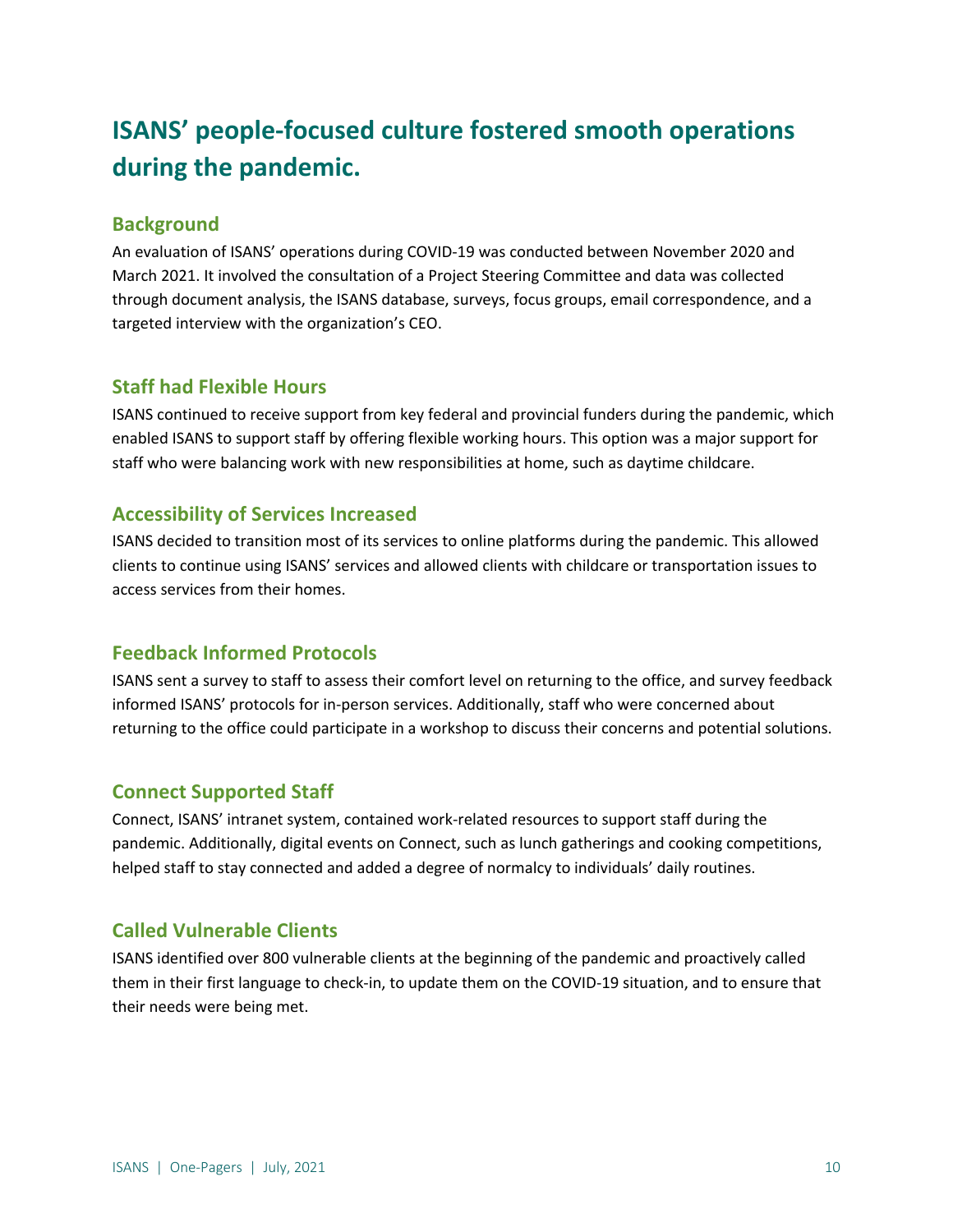# **Frequent communication benefitted ISANS and the community during the pandemic.**

## **Background**

An evaluation of ISANS' operations during COVID-19 was conducted between November 2020 and March 2021. It involved the consultation of a Project Steering Committee and data was collected through document analysis, the ISANS database, surveys, focus groups, email correspondence, and a targeted interview with the organization's CEO.

## **Staff Called Vulnerable Clients**

ISANS identified over 800 vulnerable clients at the beginning of the pandemic and proactively called them to check-in, to update them on the COVID-19 situation, and to ensure that their needs were being met. ISANS called these clients instead of sending a written communication in order to ensure that clients received the message in their first language, and in an accessible manner.

# **Connect Updated Staff**

Connect, ISANS' intranet system, was used to communicate with staff about COVID-19 and the organization's operations. This ensured that staff were always informed about the context of the pandemic and the situation the organization found itself in.

### **Operations were Documented**

ISANS documented detailed protocols for operations that could be relied upon when the context of the pandemic changed. ISANS was able to use documented protocols from the spring to quickly and efficiently transition back to predominately online service delivery in the fall.

# **Staff Worked with Public Health**

ISANS worked with Nova Scotia Public Health throughout the pandemic to ensure that the province's COVID-19 communication and associated signage was accessible to all Nova Scotians. ISANS took on this enhanced role because of the urgent need for clients to understand health care information.

# **Support for the Health Care System**

ISANS made messages from the health care system accessible to clients. This benefitted the health care system because ISANS' help allowed them to communicate with patients, and it helped ISANS' clients because they were able to receive important, health-related messages and services in a timely manner.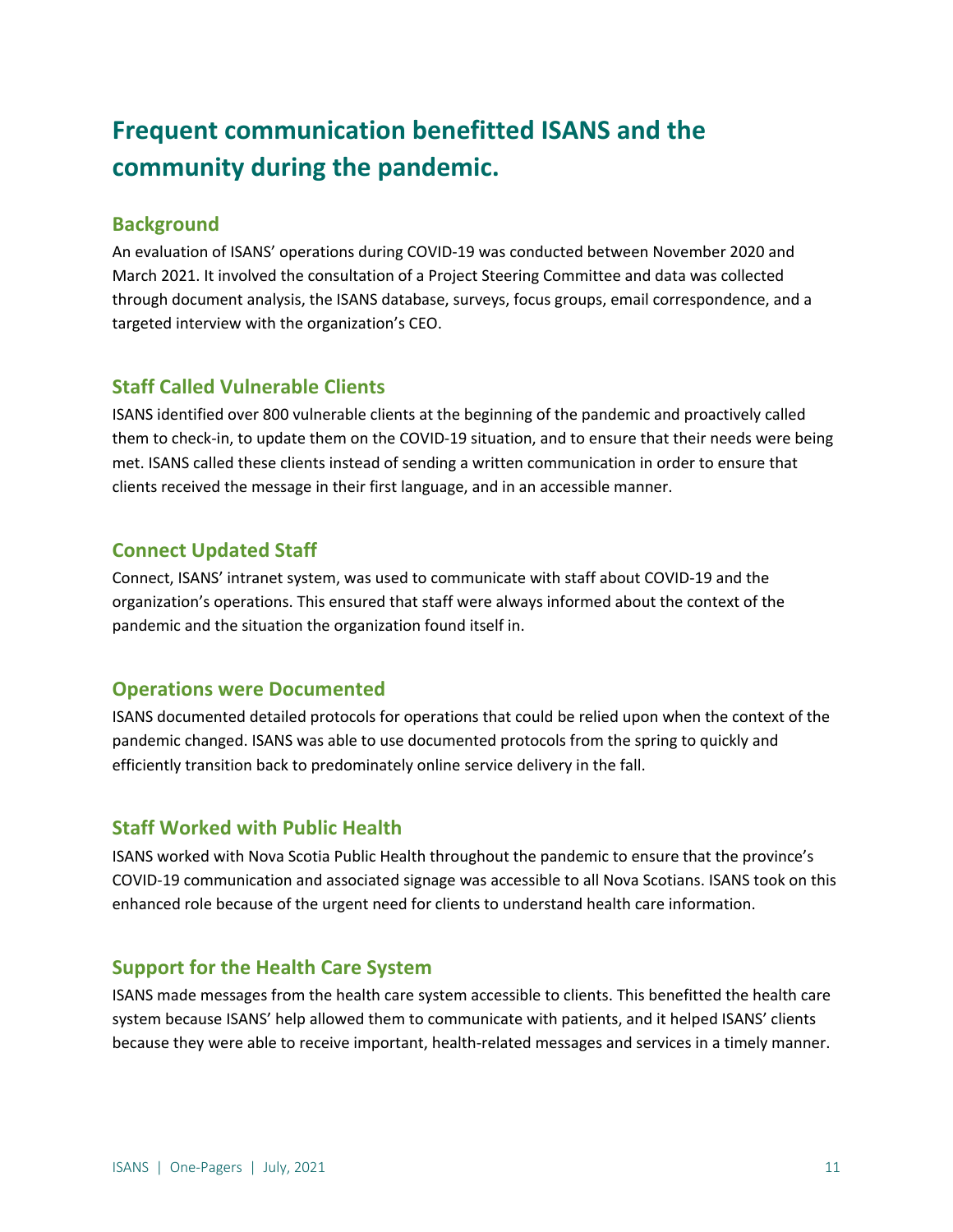# **Embracing new technology enabled ISANS to rapidly adapt to online service delivery.**

#### **Background**

An evaluation of ISANS' operations during COVID-19 was conducted between November 2020 and March 2021. It involved the consultation of a Project Steering Committee and data was collected through document analysis, the ISANS database, surveys, focus groups, email correspondence, and a targeted interview with the organization's CEO.

#### **Investments in Online and IT Support**

ISANS' prior investments in its Online Team and IT staff were incredibly beneficial when the organization had to transition to online service delivery. Having a strong Online Team and IT staff ensured that ISANS would have the infrastructure, such as online classrooms, and support in place to be able to offer the majority of the organization's services online.

### **Staff Chose Accessible Platforms**

Staff selected platforms for service delivery that their clients could access and were comfortable with. These platforms ranged from WhatsApp to Zoom to Moodle and could vary for each service. This flexibility and openness to new technology ensured that clients could continue to access services.

### **ISANS Offered Digital Literacy Orientations**

ISANS offered digital literacy orientations to clients when in-person services were allowed. These orientations helped clients to improve their digital literacy skills, which enabled them to access online services that they otherwise may not have been able to use.

### **Staff had Online Supports**

Staff had access to online training and supports to assist them while adjusting to using new technology remotely. This helped staff transition to offering online services and allowed ISANS to continue offering the majority of its services to clients.

#### **ISANS' Technology Library**

ISANS began creating a technology library in the spring of 2021 from which clients can borrow tablets. The library was created in recognition of the technology gap that some clients faced when accessing services and will increase clients' access to services and other essential resources.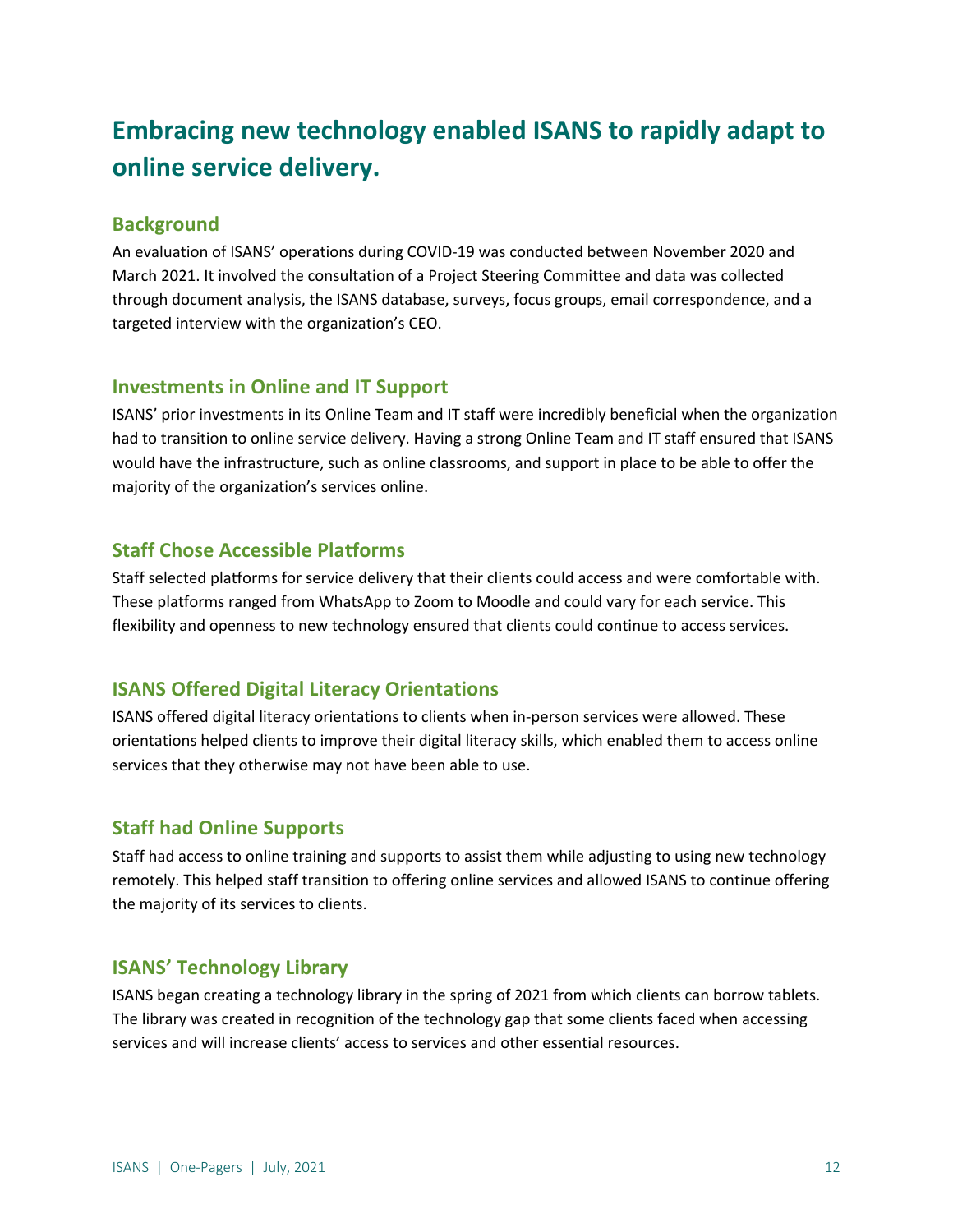# **ISANS' staff, clients, and community members all had varied pandemic experiences.**

## **Background**

An evaluation of ISANS' operations during COVID-19 was conducted between November 2020 and March 2021. It involved the consultation of a Project Steering Committee and data was collected through document analysis, the ISANS database, surveys, focus groups, email correspondence, and a targeted interview with the organization's CEO.

## **Pandemic Experiences Varied**

Staff and clients had unique pandemic experiences, and a single pandemic experience cannot be generalized to ISANS. This demonstrates that there needs to be a tailored approach over a one-size-fitsall approach when supporting individuals during the pandemic.

# **Workloads Differed**

Staff on some teams were inundated with work whereas staff on other teams had less work than usual due to the ebbs and flows of work. Staff with less work were re-deployed to assist teams that had increased workloads. This contributed to the diversity of pandemic experiences because some staff were learning new tasks while others were striving to keep up with their increased responsibilities.

# **Service Delivery Preferences**

ISANS' clients have a range of service delivery preferences, ranging from only in-person to a mixture of online and in-person, to only online. How clients accessed services and their service delivery preferences would influence their pandemic experience.

### **Comfort Levels were Diverse**

Staff and clients had different comfort levels about the prospect of returning to in-person services. Some staff members and clients were anxious about returning to in-person services, whereas other staff members and clients were looking forward to it.

# **Range of Experience with Technology**

Staff had varied prior experience with working remotely before the pandemic, and clients had a range of digital literacy skills. This created unique work and service delivery experiences for staff and clients.